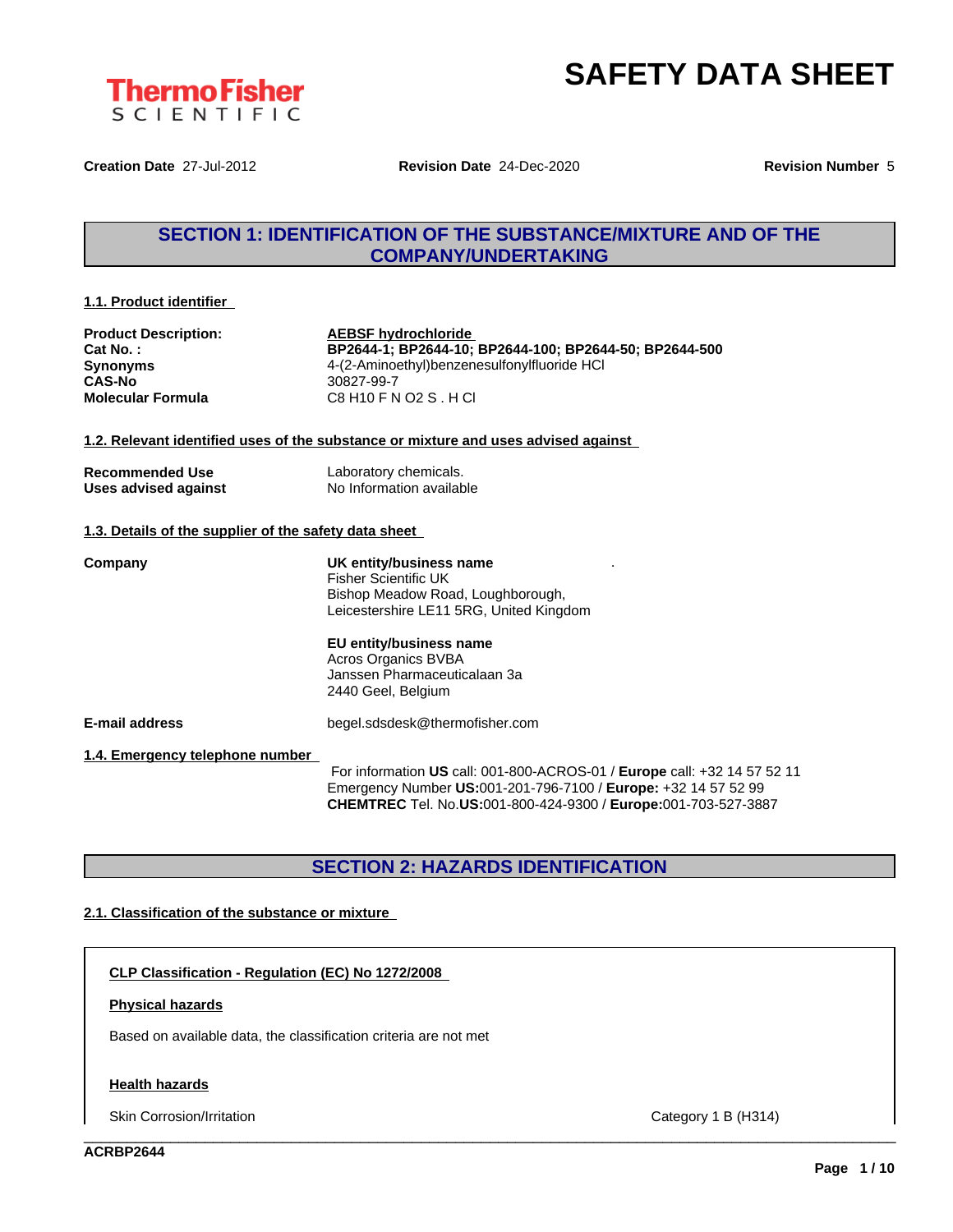\_\_\_\_\_\_\_\_\_\_\_\_\_\_\_\_\_\_\_\_\_\_\_\_\_\_\_\_\_\_\_\_\_\_\_\_\_\_\_\_\_\_\_\_\_\_\_\_\_\_\_\_\_\_\_\_\_\_\_\_\_\_\_\_\_\_\_\_\_\_\_\_\_\_\_\_\_\_\_\_\_\_\_\_\_\_\_\_\_\_\_\_\_\_ **AEBSF hydrochloride Revision Date** 24-Dec-2020

Serious Eye Damage/Eye Irritation **Category 1 (H318)** Category 1 (H318)

**Environmental hazards**

Based on available data, the classification criteria are not met

*Full text of Hazard Statements: see section 16*

### **2.2. Label elements**



**Signal Word Danger**

### **Hazard Statements**

H314 - Causes severe skin burns and eye damage

### **Precautionary Statements**

P280 - Wear protective gloves/protective clothing/eye protection/face protection

P301 + P330 + P331 - IF SWALLOWED: Rinse mouth. Do NOT induce vomiting

P305 + P351 + P338 - IF IN EYES: Rinse cautiously with water for several minutes. Remove contact lenses, if present and easy to do. Continue rinsing

P310 - Immediately call a POISON CENTER or doctor/physician

P303 + P361 + P353 - IF ON SKIN (or hair): Take off immediately all contaminated clothing. Rinse skin with water or shower

### **2.3. Other hazards**

No information available

# **SECTION 3: COMPOSITION/INFORMATION ON INGREDIENTS**

### **3.1. Substances**

| Component                               | <b>CAS-No</b> | EC-No. | Weight %   | CLP Classification - Regulation (EC) No<br>1272/2008 |
|-----------------------------------------|---------------|--------|------------|------------------------------------------------------|
| 4-(2-Aminoethyl)benzenesulfonylfluoride | 30827-99-7    |        | $\leq$ 100 | Skin Corr. 1B (H314)                                 |
|                                         |               |        |            | Eve Dam. 1 (H318)                                    |

*Full text of Hazard Statements: see section 16*

## **SECTION 4: FIRST AID MEASURES**

### **4.1. Description of first aid measures**

**General Advice** Show this safety data sheet to the doctor in attendance. Immediate medical attention is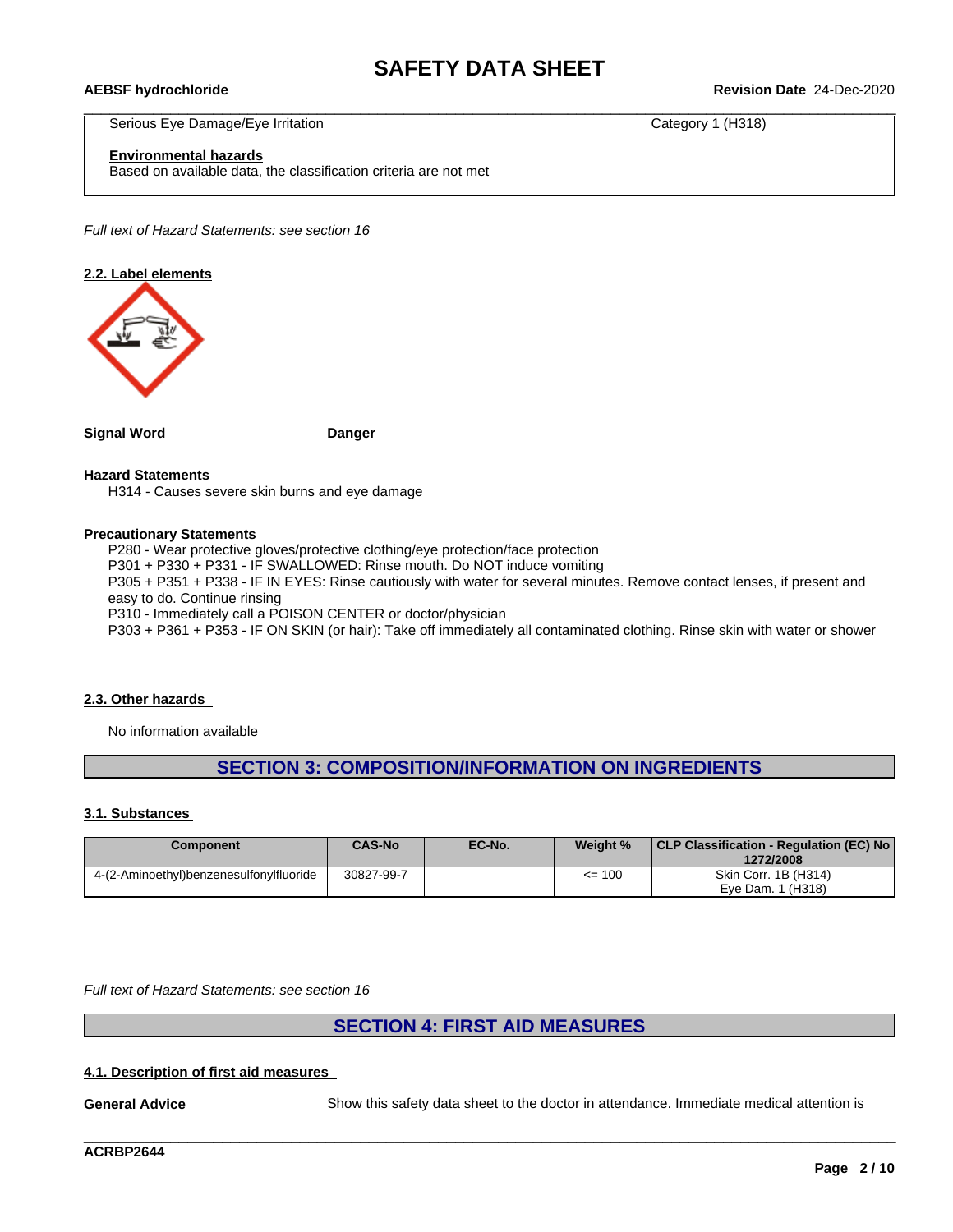| <b>AEBSF hydrochloride</b>                                       | <b>Revision Date 24-Dec-2020</b>                                                                                                                                                                                                                                                                                                                      |  |  |
|------------------------------------------------------------------|-------------------------------------------------------------------------------------------------------------------------------------------------------------------------------------------------------------------------------------------------------------------------------------------------------------------------------------------------------|--|--|
|                                                                  | required.                                                                                                                                                                                                                                                                                                                                             |  |  |
| <b>Eye Contact</b>                                               | Rinse immediately with plenty of water, also under the eyelids, for at least 15 minutes.<br>Immediate medical attention is required. Keep eye wide open while rinsing.                                                                                                                                                                                |  |  |
| <b>Skin Contact</b>                                              | Wash off immediately with soap and plenty of water while removing all contaminated<br>clothes and shoes. Call a physician immediately.                                                                                                                                                                                                                |  |  |
| Ingestion                                                        | Immediate medical attention is required. Do NOT induce vomiting. Drink plenty of water.<br>Never give anything by mouth to an unconscious person.                                                                                                                                                                                                     |  |  |
| <b>Inhalation</b>                                                | Remove to fresh air. If not breathing, give artificial respiration. Call a physician or poison<br>control center immediately. Do not use mouth-to-mouth method if victim ingested or inhaled<br>the substance; give artificial respiration with the aid of a pocket mask equipped with a<br>one-way valve or other proper respiratory medical device. |  |  |
| <b>Self-Protection of the First Aider</b>                        | Ensure that medical personnel are aware of the material(s) involved, take precautions to<br>protect themselves and prevent spread of contamination.                                                                                                                                                                                                   |  |  |
| 4.2. Most important symptoms and effects, both acute and delayed |                                                                                                                                                                                                                                                                                                                                                       |  |  |
|                                                                  | Causes burns by all exposure routes. Ingestion causes severe swelling, severe damage to<br>the delicate tissue and danger of perforation: Product is a corrosive material. Use of gastric<br>lavage or emesis is contraindicated. Possible perforation of stomach or esophagus should<br>be investigated                                              |  |  |
|                                                                  |                                                                                                                                                                                                                                                                                                                                                       |  |  |

### **4.3. Indication of any immediate medical attention and special treatment needed**

**Notes to Physician** Treat symptomatically.

**SECTION 5: FIREFIGHTING MEASURES**

### **5.1. Extinguishing media**

### **Suitable Extinguishing Media**

Carbon dioxide  $(CO_2)$ . Dry chemical. Chemical foam.  $CO_2$ , dry chemical, dry sand, alcohol-resistant foam.

### **Extinguishing media which must not be used for safety reasons** No information available.

**5.2. Special hazards arising from the substance or mixture**

The product causes burns of eyes, skin and mucous membranes.

### **Hazardous Combustion Products**

Nitrogen oxides (NOx), Carbon monoxide (CO), Carbon dioxide (CO2), Sulfur oxides, Gaseous hydrogen fluoride (HF), Hydrogen chloride gas.

## **5.3. Advice for firefighters**

As in any fire, wear self-contained breathing apparatus pressure-demand, MSHA/NIOSH (approved or equivalent) and full protective gear. Thermal decomposition can lead to release of irritating gases and vapors.

# **SECTION 6: ACCIDENTAL RELEASE MEASURES**

\_\_\_\_\_\_\_\_\_\_\_\_\_\_\_\_\_\_\_\_\_\_\_\_\_\_\_\_\_\_\_\_\_\_\_\_\_\_\_\_\_\_\_\_\_\_\_\_\_\_\_\_\_\_\_\_\_\_\_\_\_\_\_\_\_\_\_\_\_\_\_\_\_\_\_\_\_\_\_\_\_\_\_\_\_\_\_\_\_\_\_\_\_\_

### **6.1. Personal precautions, protective equipment and emergency procedures**

Use personal protective equipment as required. Evacuate personnel to safe areas. Avoid contact with skin, eyes or clothing.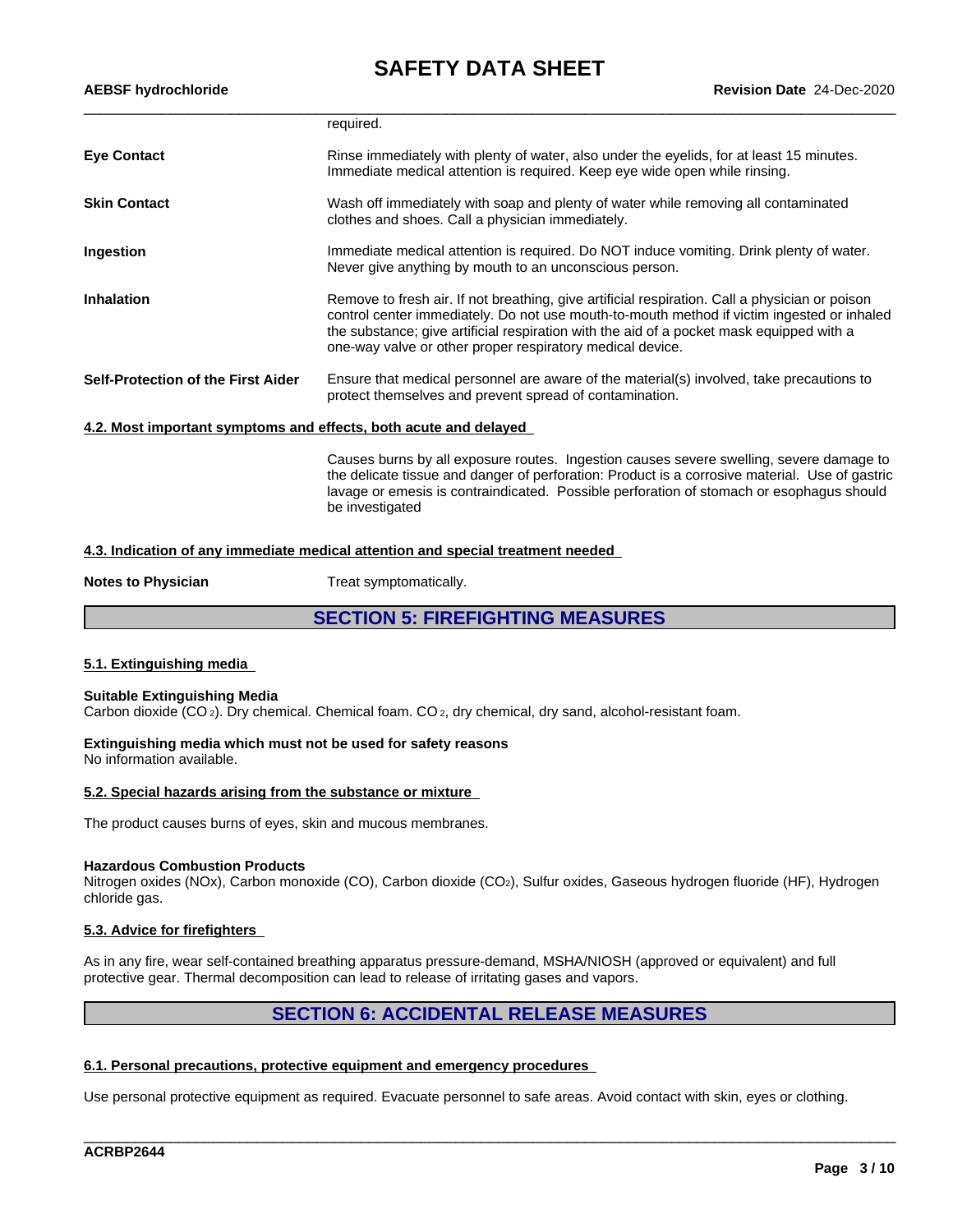### **6.2. Environmental precautions**

Should not be released into the environment. Do not allow material to contaminate ground water system.

### **6.3. Methods and material for containment and cleaning up**

Sweep up and shovel into suitable containers for disposal. Avoid dust formation.

### **6.4. Reference to other sections**

Refer to protective measures listed in Sections 8 and 13.

## **SECTION 7: HANDLING AND STORAGE**

### **7.1. Precautions for safe handling**

Do not get in eyes, on skin, or on clothing. Wear personal protective equipment/face protection. Use only under a chemical fume hood. Do not breathe dust. Do not ingest. If swallowed then seek immediate medical assistance.

### **Hygiene Measures**

Handle in accordance with good industrial hygiene and safety practice. Keep away from food, drink and animal feeding stuffs. Do not eat, drink or smoke when using this product. Remove and wash contaminated clothing and gloves, including the inside, before re-use. Wash hands before breaks and after work.

### **7.2. Conditions for safe storage, including any incompatibilities**

Keep in a dry place. Keep container tightly closed. To maintain product quality: Store in freezer.

### **Technical Rules for Hazardous Substances (TRGS) 510 Storage Class (LGK) (Germany)** Class 8A

### **7.3. Specific end use(s)**

Use in laboratories

## **SECTION 8: EXPOSURE CONTROLS/PERSONAL PROTECTION**

### **8.1. Control parameters**

### **Exposure limits**

This product, as supplied, does not contain any hazardous materials with occupational exposure limits established by the region specific regulatory bodies

### **Biological limit values**

This product, as supplied, does not contain any hazardous materials with biological limits established by the region specific regulatory bodies

### **Monitoring methods**

BS EN 14042:2003 Title Identifier: Workplace atmospheres. Guide for the application and use of procedures for the assessment of exposure to chemical and biological agents.

\_\_\_\_\_\_\_\_\_\_\_\_\_\_\_\_\_\_\_\_\_\_\_\_\_\_\_\_\_\_\_\_\_\_\_\_\_\_\_\_\_\_\_\_\_\_\_\_\_\_\_\_\_\_\_\_\_\_\_\_\_\_\_\_\_\_\_\_\_\_\_\_\_\_\_\_\_\_\_\_\_\_\_\_\_\_\_\_\_\_\_\_\_\_

MDHS14/3 General methods for sampling and gravimetric analysis of respirable and inhalable dust

**Derived No Effect Level (DNEL)** No information available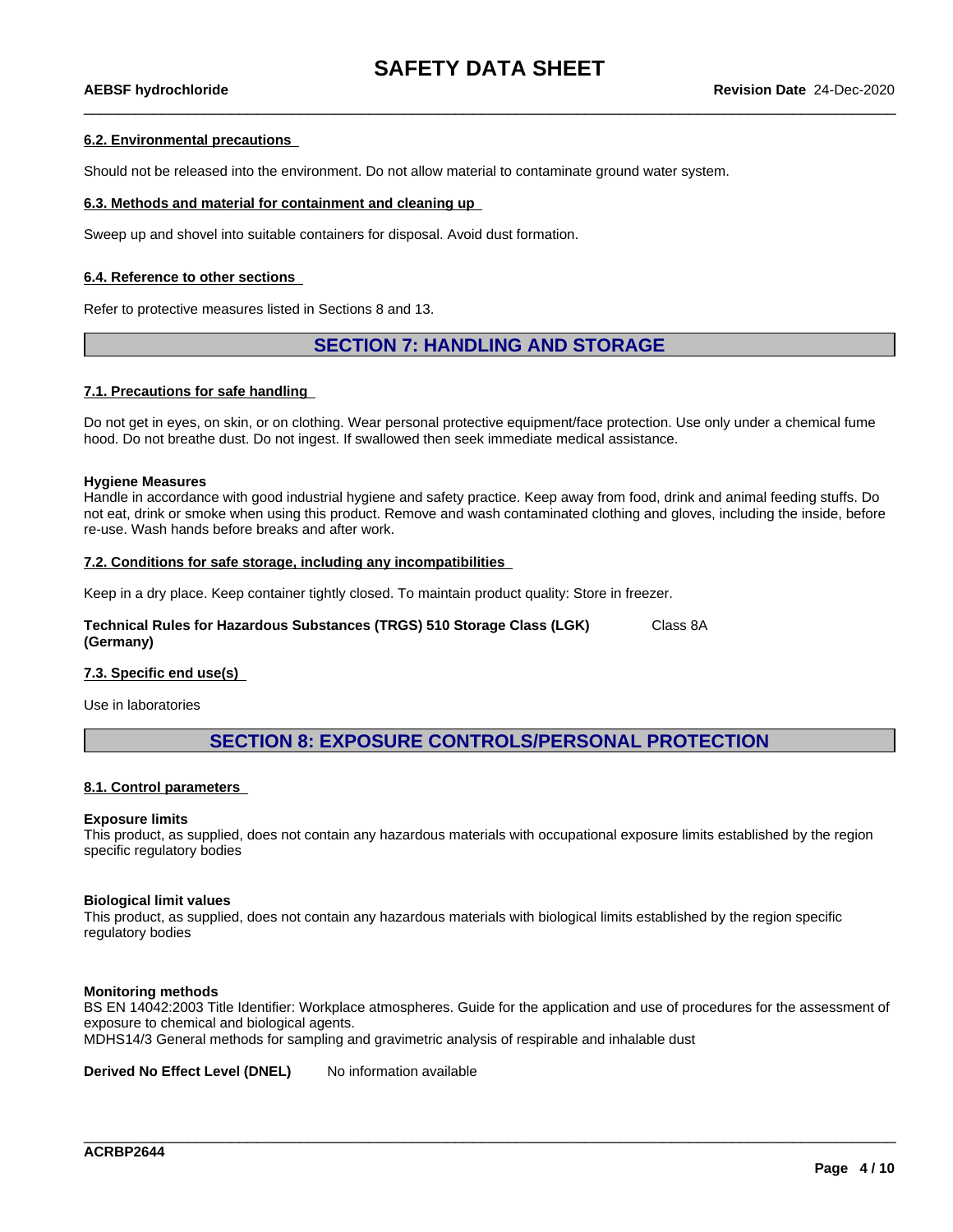| AEBSF hydrochloride |                       |                                    |                                   | <b>Revision Date 24-Dec-2020</b>     |
|---------------------|-----------------------|------------------------------------|-----------------------------------|--------------------------------------|
| Route of exposure   | Acute effects (local) | <b>Acute effects</b><br>(systemic) | <b>Chronic effects</b><br>(local) | <b>Chronic effects</b><br>(systemic) |
| Oral                |                       |                                    |                                   |                                      |
| Dermal              |                       |                                    |                                   |                                      |
| <b>Inhalation</b>   |                       |                                    |                                   |                                      |

**Predicted No Effect Concentration** No information available. **(PNEC)**

### **8.2. Exposure controls**

### **Engineering Measures**

Ensure adequate ventilation, especially in confined areas. Ensure that eyewash stations and safety showers are close to the workstation location.

Wherever possible, engineering control measures such as the isolation or enclosure of the process, the introduction of process or equipment changes to minimise release or contact, and the use of properly designed ventilation systems, should be adopted to control hazardous materials at source

### **Personal protective equipment**

| <b>Eve Protection</b> | Goggles (European standard - EN 166) |  |
|-----------------------|--------------------------------------|--|

| <b>Hand Protection</b> | Protective gloves |  |
|------------------------|-------------------|--|
|------------------------|-------------------|--|

|--|

Inspect gloves before use.

Please observe the instructions regarding permeability and breakthrough time which are provided by the supplier of the gloves. (Refer to manufacturer/supplier for information)

Ensure gloves are suitable for the task: Chemical compatability, Dexterity, Operational conditions, User susceptibility, e.g. sensitisation effects, also take into consideration the specific local conditions under which the product is used, such as the danger of cuts, abrasion.

Remove gloves with care avoiding skin contamination.

| <b>Respiratory Protection</b>          | When workers are facing concentrations above the exposure limit they must use<br>appropriate certified respirators.<br>To protect the wearer, respiratory protective equipment must be the correct fit and be used<br>and maintained properly                                                                                     |
|----------------------------------------|-----------------------------------------------------------------------------------------------------------------------------------------------------------------------------------------------------------------------------------------------------------------------------------------------------------------------------------|
| Large scale/emergency use              | Use a NIOSH/MSHA or European Standard EN 136 approved respirator if exposure limits<br>are exceeded or if irritation or other symptoms are experienced<br>Recommended Filter type: Particulates filter conforming to EN 143                                                                                                       |
| Small scale/Laboratory use             | Use a NIOSH/MSHA or European Standard EN 149:2001 approved respirator if exposure<br>limits are exceeded or if irritation or other symptoms are experienced.<br><b>Recommended half mask:-</b> Valve filtering: EN405; or: Half mask: EN140; plus filter, EN<br>141<br>When RPE is used a face piece Fit Test should be conducted |
| <b>Environmental exposure controls</b> | No information available.                                                                                                                                                                                                                                                                                                         |

# **SECTION 9: PHYSICAL AND CHEMICAL PROPERTIES**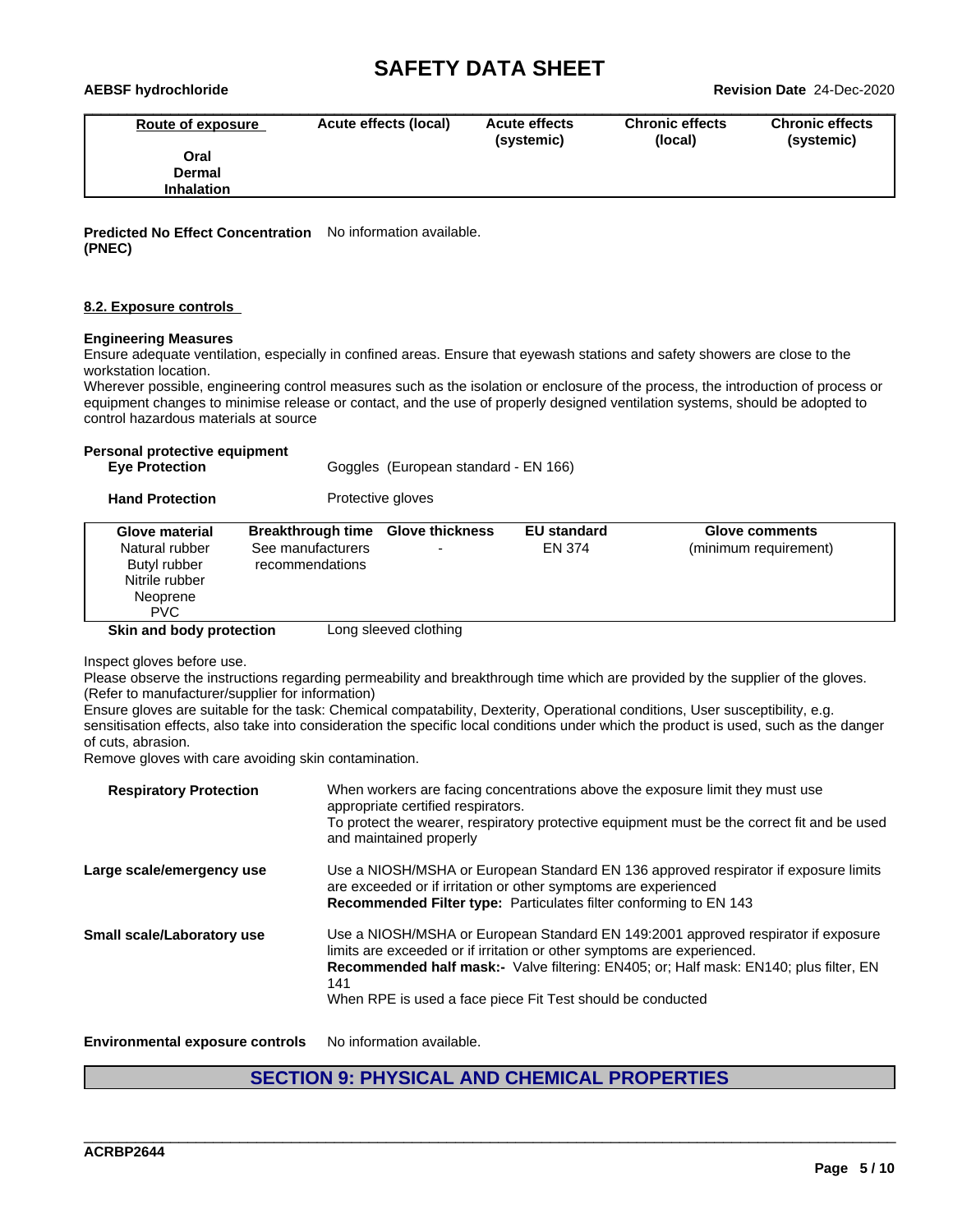### **9.1. Information on basic physical and chemical properties**

| <b>Physical State</b>                          | Powder Solid                  |                                          |
|------------------------------------------------|-------------------------------|------------------------------------------|
| Appearance                                     | White                         |                                          |
| Odor                                           | No information available      |                                          |
| <b>Odor Threshold</b>                          | No data available             |                                          |
| <b>Melting Point/Range</b>                     | 175 - 177 °C / 347 - 350.6 °F |                                          |
| <b>Softening Point</b>                         | No data available             |                                          |
| <b>Boiling Point/Range</b>                     | No information available      |                                          |
| <b>Flammability (liquid)</b>                   | Not applicable                | Solid                                    |
| <b>Flammability (solid,gas)</b>                | No information available      |                                          |
| <b>Explosion Limits</b>                        | No data available             |                                          |
| <b>Flash Point</b>                             | Not applicable                | <b>Method -</b> No information available |
| <b>Autoignition Temperature</b>                | Not applicable                |                                          |
| <b>Decomposition Temperature</b>               | No data available             |                                          |
| рH                                             | No information available      |                                          |
| <b>Viscosity</b>                               | Not applicable                | Solid                                    |
| <b>Water Solubility</b>                        | Soluble                       |                                          |
| Solubility in other solvents                   | No information available      |                                          |
| <b>Partition Coefficient (n-octanol/water)</b> |                               |                                          |
| <b>Vapor Pressure</b>                          | No data available             |                                          |
| Density / Specific Gravity                     | No data available             |                                          |
| <b>Bulk Density</b>                            | No data available             |                                          |
| <b>Vapor Density</b>                           | Not applicable                | Solid                                    |
| <b>Particle characteristics</b>                | No data available             |                                          |
| 9.2. Other information                         |                               |                                          |

| Molecular Formula       | C8 H10 F N O2 S . H CI |
|-------------------------|------------------------|
| Molecular Weight        | 239.59                 |
| <b>Evaporation Rate</b> | Not applicable - Solid |

# **SECTION 10: STABILITY AND REACTIVITY**

| 10.1. Reactivity                                              | None known, based on information available                                                |  |  |  |  |  |
|---------------------------------------------------------------|-------------------------------------------------------------------------------------------|--|--|--|--|--|
| 10.2. Chemical stability                                      | Moisture sensitive.                                                                       |  |  |  |  |  |
| 10.3. Possibility of hazardous reactions                      |                                                                                           |  |  |  |  |  |
| <b>Hazardous Polymerization</b><br><b>Hazardous Reactions</b> | Hazardous polymerization does not occur.<br>None under normal processing.                 |  |  |  |  |  |
| 10.4. Conditions to avoid                                     | Excess heat. Incompatible products. Exposure to moist air or water. Avoid dust formation. |  |  |  |  |  |
| 10.5. Incompatible materials                                  | Strong oxidizing agents. Strong bases.                                                    |  |  |  |  |  |
|                                                               |                                                                                           |  |  |  |  |  |

## **10.6. Hazardous decomposition products**

Nitrogen oxides (NOx). Carbon monoxide (CO). Carbon dioxide (CO2). Sulfur oxides. Gaseous hydrogen fluoride (HF). Hydrogen chloride gas.

\_\_\_\_\_\_\_\_\_\_\_\_\_\_\_\_\_\_\_\_\_\_\_\_\_\_\_\_\_\_\_\_\_\_\_\_\_\_\_\_\_\_\_\_\_\_\_\_\_\_\_\_\_\_\_\_\_\_\_\_\_\_\_\_\_\_\_\_\_\_\_\_\_\_\_\_\_\_\_\_\_\_\_\_\_\_\_\_\_\_\_\_\_\_

# **SECTION 11: TOXICOLOGICAL INFORMATION**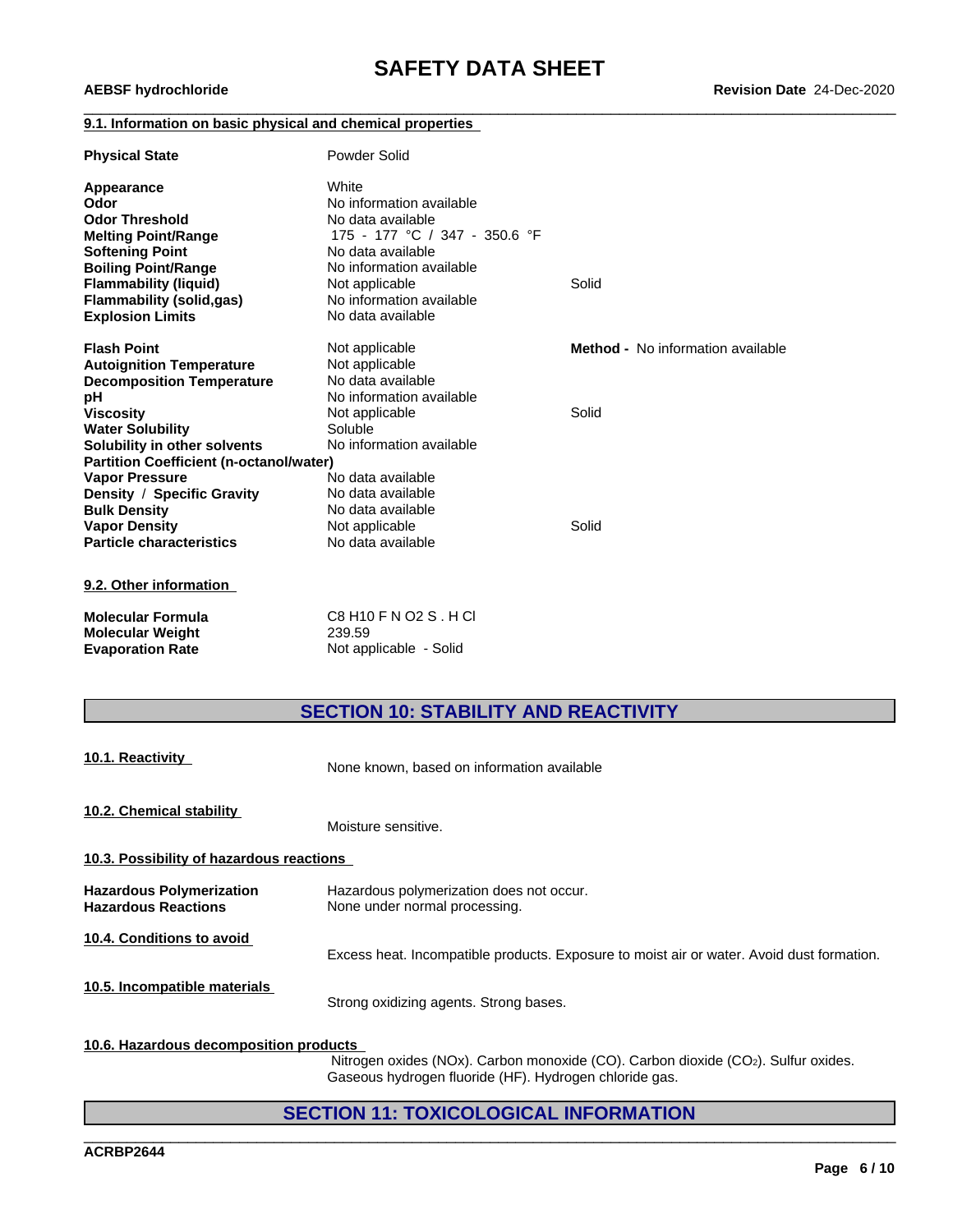### **11.1. Information on hazard classes as defined in Regulation (EC) No 1272/2008**

| <b>Product Information</b>                                                  | No acute toxicity information is available for this product                                                                                                                                                                                                                                          |
|-----------------------------------------------------------------------------|------------------------------------------------------------------------------------------------------------------------------------------------------------------------------------------------------------------------------------------------------------------------------------------------------|
| (a) acute toxicity;<br>Oral<br><b>Dermal</b><br><b>Inhalation</b>           | No data available<br>No data available<br>No data available                                                                                                                                                                                                                                          |
| (b) skin corrosion/irritation;                                              | Category 1 B                                                                                                                                                                                                                                                                                         |
| (c) serious eye damage/irritation;                                          | Category 1                                                                                                                                                                                                                                                                                           |
| (d) respiratory or skin sensitization;<br><b>Respiratory</b><br><b>Skin</b> | No data available<br>No data available                                                                                                                                                                                                                                                               |
| (e) germ cell mutagenicity;                                                 | No data available                                                                                                                                                                                                                                                                                    |
| (f) carcinogenicity;                                                        | No data available                                                                                                                                                                                                                                                                                    |
|                                                                             | There are no known carcinogenic chemicals in this product                                                                                                                                                                                                                                            |
| (g) reproductive toxicity;                                                  | No data available                                                                                                                                                                                                                                                                                    |
| (h) STOT-single exposure;                                                   | No data available                                                                                                                                                                                                                                                                                    |
| (i) STOT-repeated exposure;                                                 | No data available                                                                                                                                                                                                                                                                                    |
| <b>Target Organs</b>                                                        | None known.                                                                                                                                                                                                                                                                                          |
| (j) aspiration hazard;                                                      | Not applicable<br>Solid                                                                                                                                                                                                                                                                              |
| <b>Other Adverse Effects</b>                                                | The toxicological properties have not been fully investigated.                                                                                                                                                                                                                                       |
| delayed                                                                     | Symptoms / effects, both acute and Ingestion causes severe swelling, severe damage to the delicate tissue and danger of<br>perforation. Product is a corrosive material. Use of gastric lavage or emesis is<br>contraindicated. Possible perforation of stomach or esophagus should be investigated. |
| 11.2. Information on other hazards                                          |                                                                                                                                                                                                                                                                                                      |

**Endocrine Disrupting Properties** Assess endocrine disrupting properties for human health. This product does not contain any known or suspected endocrine disruptors.

# **SECTION 12: ECOLOGICAL INFORMATION**

**12.1. Toxicity**

**Ecotoxicity effects** Do not flush into surface water or sanitary sewer system. Do not allow material to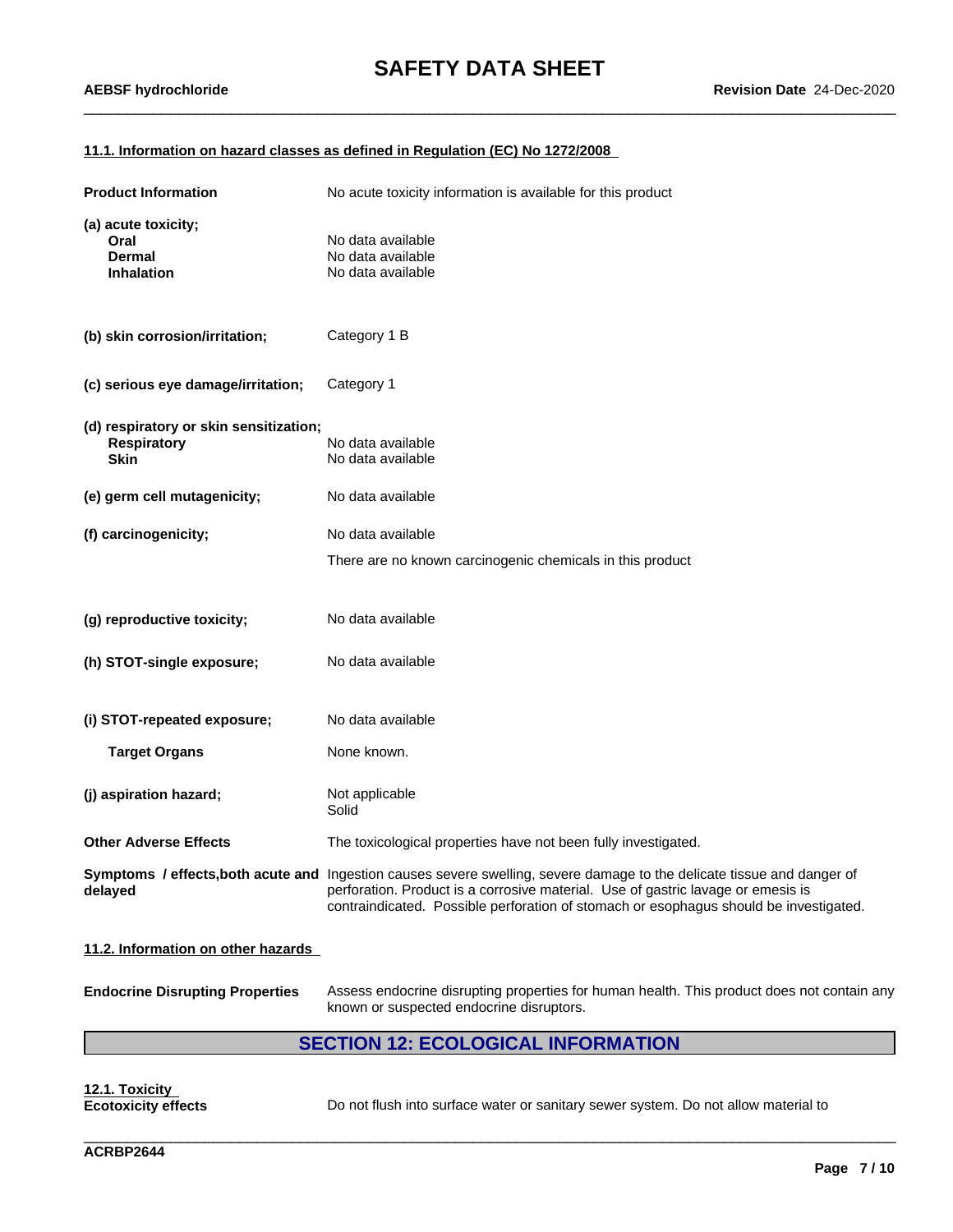contaminate ground water system. Do not empty into drains.

| 12.2. Persistence and degradability<br><b>Persistence</b>                                              | Soluble in water, Persistence is unlikely, based on information available.                                                                                    |
|--------------------------------------------------------------------------------------------------------|---------------------------------------------------------------------------------------------------------------------------------------------------------------|
| 12.3. Bioaccumulative potential                                                                        | Bioaccumulation is unlikely                                                                                                                                   |
| 12.4. Mobility in soil                                                                                 | The product is water soluble, and may spread in water systems Will likely be mobile in the<br>environment due to its water solubility. Highly mobile in soils |
| 12.5. Results of PBT and vPvB<br>assessment                                                            | No data available for assessment.                                                                                                                             |
| 12.6. Endocrine disrupting<br>properties<br><b>Endocrine Disruptor Information</b>                     | This product does not contain any known or suspected endocrine disruptors                                                                                     |
| 12.7. Other adverse effects<br><b>Persistent Organic Pollutant</b><br><b>Ozone Depletion Potential</b> | This product does not contain any known or suspected substance<br>This product does not contain any known or suspected substance                              |

# **SECTION 13: DISPOSAL CONSIDERATIONS**

### **13.1. Waste treatment methods**

| <b>Waste from Residues/Unused</b><br><b>Products</b> | Waste is classified as hazardous. Dispose of in accordance with the European Directives<br>on waste and hazardous waste. Dispose of in accordance with local regulations.                                           |
|------------------------------------------------------|---------------------------------------------------------------------------------------------------------------------------------------------------------------------------------------------------------------------|
| <b>Contaminated Packaging</b>                        | Dispose of this container to hazardous or special waste collection point.                                                                                                                                           |
| European Waste Catalogue (EWC)                       | According to the European Waste Catalog, Waste Codes are not product specific, but<br>application specific.                                                                                                         |
| <b>Other Information</b>                             | Waste codes should be assigned by the user based on the application for which the product<br>was used. Do not empty into drains. Do not flush to sewer. Large amounts will affect pH<br>and harm aquatic organisms. |

# **SECTION 14: TRANSPORT INFORMATION**

\_\_\_\_\_\_\_\_\_\_\_\_\_\_\_\_\_\_\_\_\_\_\_\_\_\_\_\_\_\_\_\_\_\_\_\_\_\_\_\_\_\_\_\_\_\_\_\_\_\_\_\_\_\_\_\_\_\_\_\_\_\_\_\_\_\_\_\_\_\_\_\_\_\_\_\_\_\_\_\_\_\_\_\_\_\_\_\_\_\_\_\_\_\_

### **IMDG/IMO**

| 14.1. UN number                  | UN3261                                  |
|----------------------------------|-----------------------------------------|
| 14.2. UN proper shipping name    | Corrosive solid, acidic, organic, n.o.s |
| <b>Technical Shipping Name</b>   | 4-(2-Aminoethyl)benzenesulfonylfluoride |
| 14.3. Transport hazard class(es) |                                         |
| 14.4. Packing group              |                                         |

### **ADR**

| 14.1. UN number                  | UN3261                                  |
|----------------------------------|-----------------------------------------|
| 14.2. UN proper shipping name    | Corrosive solid, acidic, organic, n.o.s |
| <b>Technical Shipping Name</b>   | 4-(2-Aminoethyl)benzenesulfonylfluoride |
| 14.3. Transport hazard class(es) |                                         |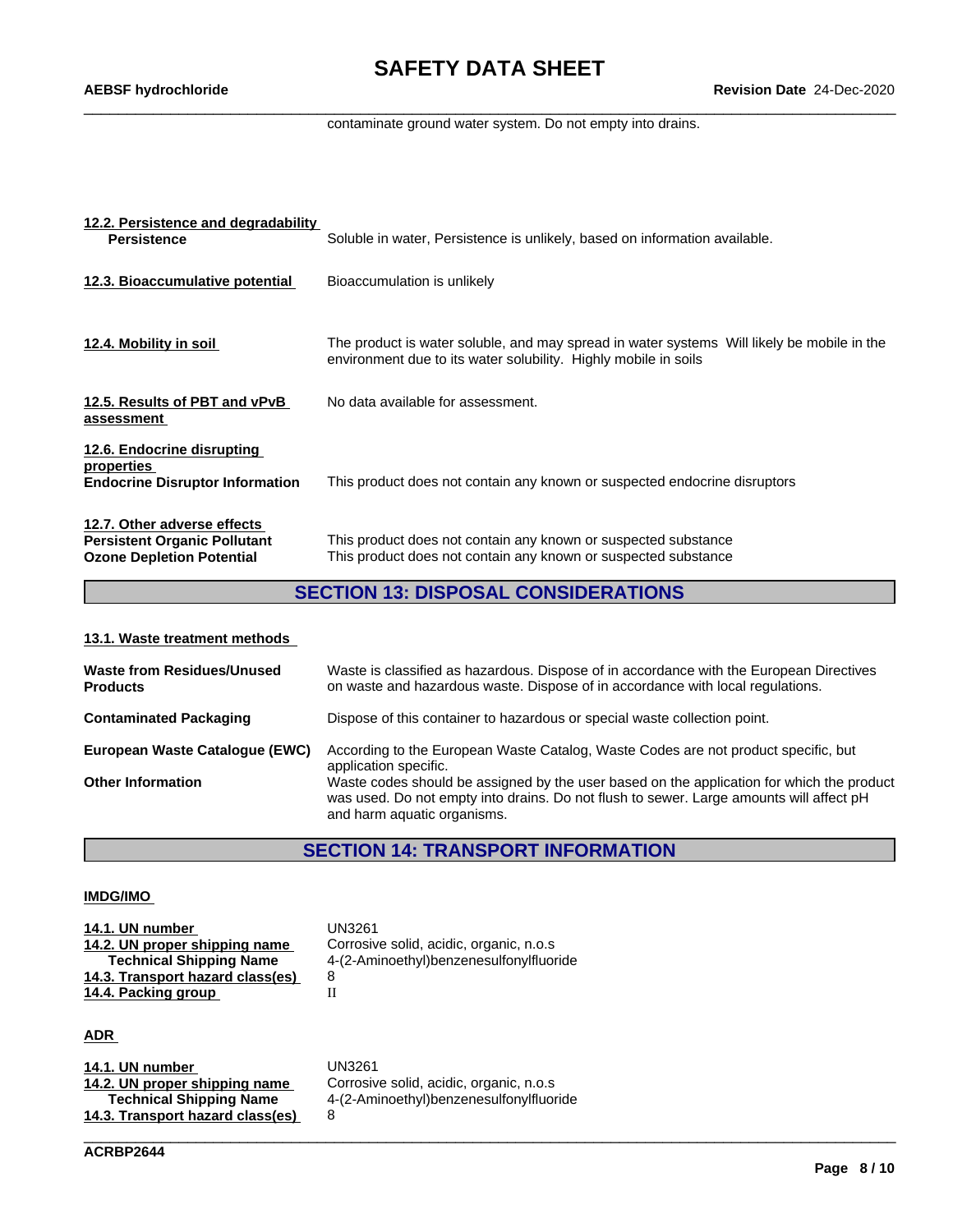### **14.4. Packing group** II

### **IATA**

| 14.1. UN number<br>14.2. UN proper shipping name<br><b>Technical Shipping Name</b><br>14.3. Transport hazard class(es)<br>14.4. Packing group | UN3261<br>Corrosive solid, acidic, organic, n.o.s.<br>4-(2-Aminoethyl)benzenesulfonylfluoride<br>8<br>Н |
|-----------------------------------------------------------------------------------------------------------------------------------------------|---------------------------------------------------------------------------------------------------------|
| 14.5. Environmental hazards                                                                                                                   | No hazards identified                                                                                   |
| 14.6. Special precautions for user                                                                                                            | No special precautions required                                                                         |
| 14.7. Maritime transport in bulk<br>according to IMO instruments                                                                              | Not applicable, packaged goods                                                                          |

## **SECTION 15: REGULATORY INFORMATION**

### **15.1. Safety, health and environmental regulations/legislation specific for the substance or mixture**

### **International Inventories**

X = listed, Europe (EINECS/ELINCS/NLP), U.S.A. (TSCA), Canada (DSL/NDSL), Philippines (PICCS), China (IECSC), Japan (ENCS), Australia (AICS), Korea (ECL).

| <b>Component</b>                         | <b>EINECS</b> | <b>ELINCS</b> | <b>NLF</b> | <b>TSCA</b> | <b>DSL</b> | <b>NDSL</b> | <b>PICCS</b> | <b>ENCS</b> | <b>IEOCO</b><br>:656 | <b>AICS</b> | <b>KECL</b> |
|------------------------------------------|---------------|---------------|------------|-------------|------------|-------------|--------------|-------------|----------------------|-------------|-------------|
| l4-(2-,<br>inoethvl)benzenesulfol<br>-Am |               |               |            |             |            |             |              |             |                      |             |             |
| nvlfluoride                              |               |               |            |             |            |             |              |             |                      |             |             |

## Regulation (EC) No 649/2012 of the European Parliament and of the Council of 4 July 2012 concerning the export and **import of dangerous chemicals**

Not applicable

### **National Regulations**

**WGK Classification** Water endangering class = 3 (self classification)

**UK** - Take note of Control of Substances Hazardous to Health Regulations (COSHH) 2002 and 2005 Amendment

### **15.2. Chemical safety assessment**

A Chemical Safety Assessment/Report (CSA/CSR) has not been conducted

### **SECTION 16: OTHER INFORMATION**

### **Full text of H-Statements referred to undersections 2 and 3**

H314 - Causes severe skin burns and eye damage

H318 - Causes serious eye damage

### **Legend**

\_\_\_\_\_\_\_\_\_\_\_\_\_\_\_\_\_\_\_\_\_\_\_\_\_\_\_\_\_\_\_\_\_\_\_\_\_\_\_\_\_\_\_\_\_\_\_\_\_\_\_\_\_\_\_\_\_\_\_\_\_\_\_\_\_\_\_\_\_\_\_\_\_\_\_\_\_\_\_\_\_\_\_\_\_\_\_\_\_\_\_\_\_\_

**CAS** - Chemical Abstracts Service **TSCA** - United States Toxic Substances Control Act Section 8(b) Inventory

**EINECS/ELINCS** - European Inventory of Existing Commercial Chemical

**ACRBP2644**